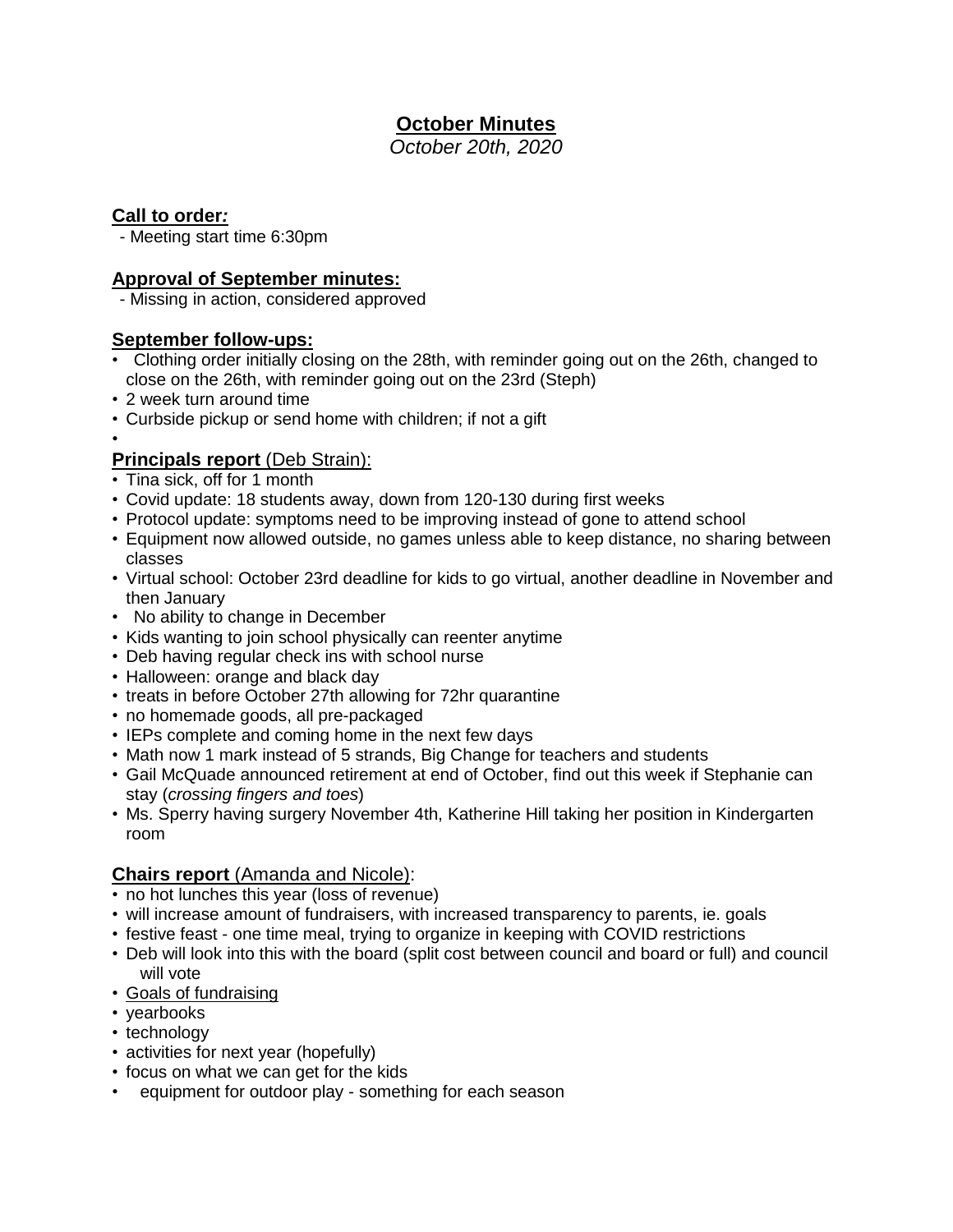- special treat day
- year books (especially senior year)
- paint day or paint night (look into Nicole for hosting)
- Fundraisers chosen
- Veseys run in spring (hopefully online version for ordering)
- Poinsettias run November 2-13, aim for delivery December 4th
- Little Caesars can start anytime, better in winter for organizing keep frozen in parking lot for pick-up
- Kernels
- True North running in background, able to purchase anytime
- Mabels Labels- running in background, able to purchase anytime
- •

#### **Teachers report** (Lorie Windrem):

• money for each classroom to buy outdoor activities for students - teachers can put together a wish list

### **Support Staff report** (Stephanie):

• Nothing new at this time

### **New business:**

• No new business to report, deciding on fundraisers and goals

### **Treasurers report** (Tricia):

- loss of hot lunches (10-11 thousand dollars)
- waiting on missing chocolate money (\$300-400 outstanding)
- lots of chocolate lovers on council, can buy some boxes :)
- agendas we will pay outstanding balance of \$175
- *Fundraising goals*
- Pointsettias: \$1000
- Little Caesars: \$1500
- Veseys: \$500
- Kernels: \$700
- True North: \$50
- Mabels Labels: \$50
- Playground maintenance
- \$1000 per year and board makes up the difference
- currently \$3000 in this account
- move money towards permanent items for primary, junior and intermediate students
- \$1000 for each grouping
- Technology
- increase budget to \$7000 and Deb will add \$3000 to make total of \$10,000
- 80 chrome books left, out almost 100, last years budget was \$4000
- Head lice checks
- Unsure if allowed due to COVID restrictions
- Leave at budget of \$1000